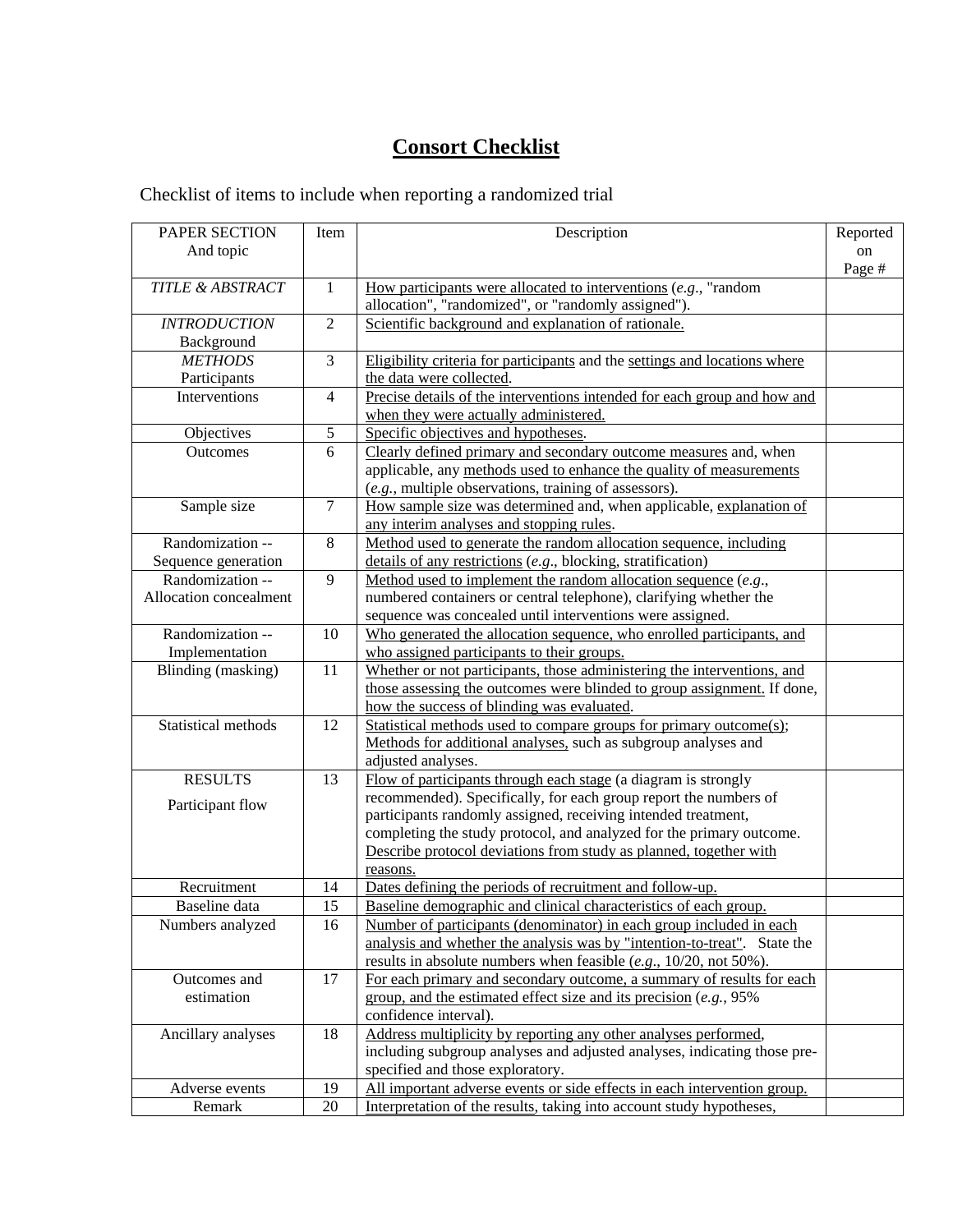| Interpretation   |    | sources of potential bias or imprecision and the dangers associated with  |  |
|------------------|----|---------------------------------------------------------------------------|--|
|                  |    | multiplicity of analyses and outcomes.                                    |  |
| Generalizability |    | Generalizability (external validity) of the trial findings.               |  |
| Overall evidence | າາ | General interpretation of the results in the context of current evidence. |  |